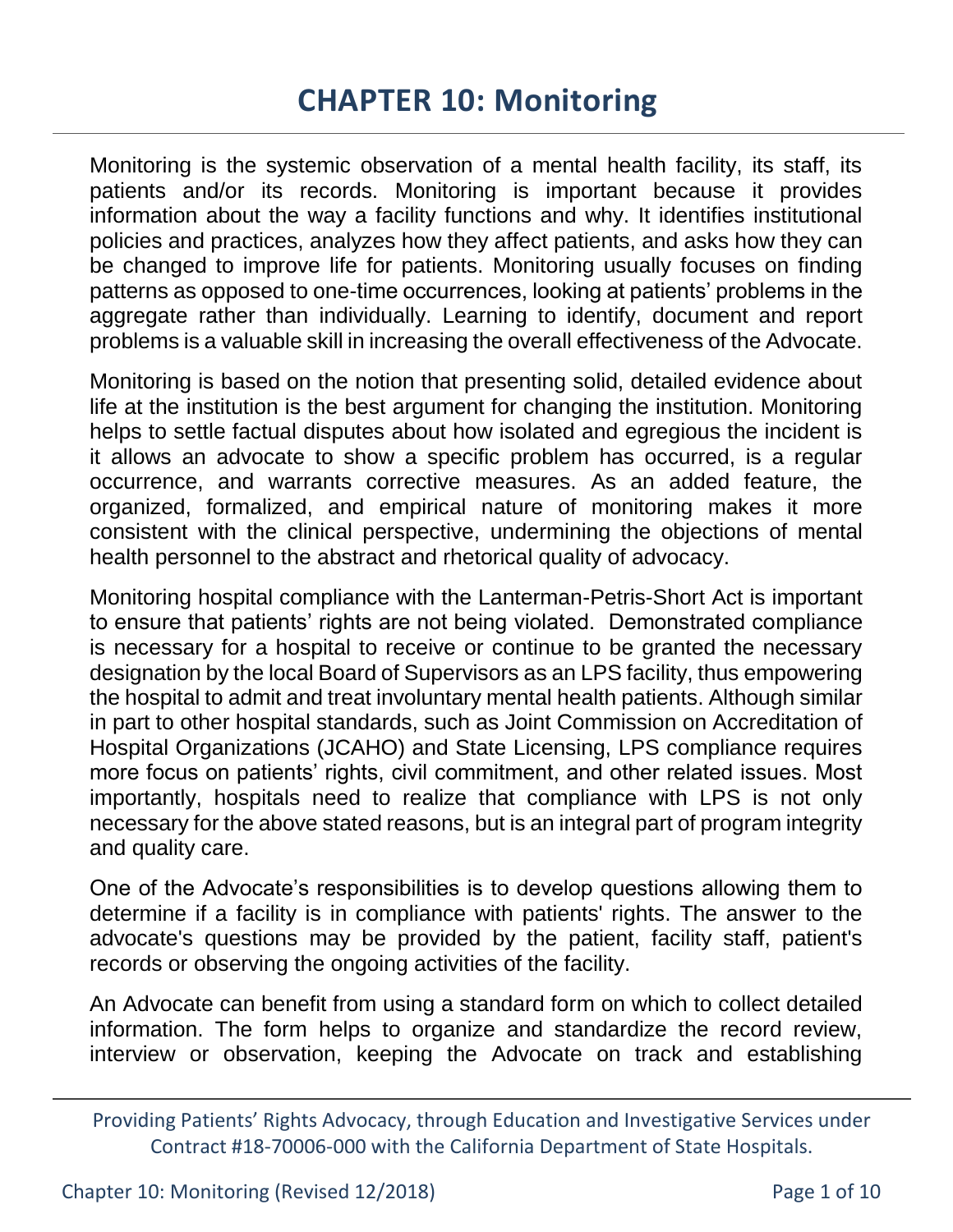objectivity and credibility. Forms can be designed as checklists, grids, or questions and answers. They should be developed with a format that follows the flow of information to be retrieved and be usable and readable by both the collector and the analyzer of the information.

#### **DEVELOP A PLAN**

The advocate's first task is to identify the questions to be answered in the monitoring project. Although full-scale review of a facility for compliance with all legal requirements can be very effective, focusing on a specific issue can provide more important details. Once the advocate knows the questions to be answered, she/he can develop her/his plan for answering the questions. Things to consider include:

- Would the questions best be answered by the patients themselves?
- Do the patient's records have the answers to the questions?
- Will observing the facility revealed that information? Where?
- Are there several sources of information that we can check?

Developing the plan involves creating instruments to be used, identifying personnel to be involved in establishing the procedure and timeline for collecting the information. At this stage the Advocate should set the goals and priorities of the specific project considerations of time, resources (experience, money, and equipment), suspected seriousness and pervasiveness of the problem will all be relevant to determining goals.

Developing the instruments new line even extremely simple monitoring projects can benefit from using a standardized form on which to collect information. The form helps to organize and standardize the record review, interview or observation, keeping the monitor on track in establishing objectivity and credibility for the exercise. Forms can be designed as checklists, grids, or questions and answers. They should be developed with a format that follows the flow of information to be retrieved, and be usable and readable by both the collector and analyzer of information.

# **PRACTICE AND EVALUATE**

Once the monitor process and forms are developed, it is helpful to do some trial runs. In the case of records reviews, several charts should be used to test the instruments and procedure. Interviews and surveys should be tested as well.

Providing Patients' Rights Advocacy, through Education and Investigative Services under Contract #18-70006-000 with the California Department of State Hospitals.

Chapter 10: Monitoring (Revised 12/2018) Page 2 of 10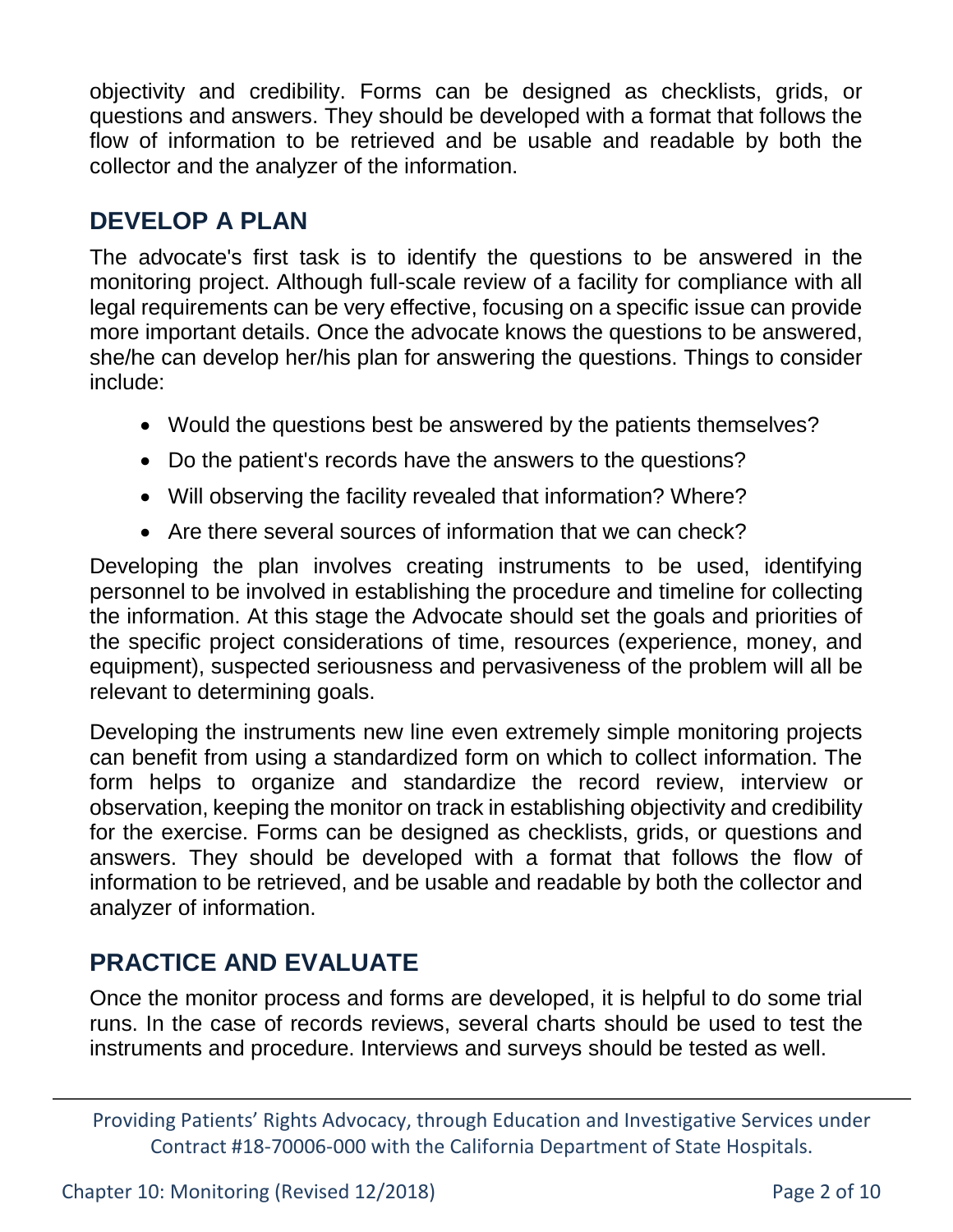Evaluate whether you are getting the kind of information you are looking for in the format you can use, and in the amount of time you will have available. If the questions are repetitive or confusing or the charts are unavailable when and where you thought they were, modify your plan.

### **POLICY AND PROCEDURE REVIEW**

Review and revision of policies and procedures are critical components of effective advocacy. Establishing good policies and procedures sets the ground work for improving facility operations and promoting good practice.

All facilities maintain policies and procedures. They are extremely useful as a source of information about how the facility operates. Reviewing the policies and procedures helps to determine whether a facility has addressed a particular issue, and whether the policy instructions are in compliance with the law. In addition to reviewing the policy and procedure manual, the Advocate should review any training materials and staff directives.

Review the facility policy and procedures manual line-by-line for compliance with statutes, regulations, law and any other clinical standards. Draft an analysis of any deficiencies found in policies and procedures and make recommendations for changes or additions. Offer to participate in revising or developing any new policy or procedure that your review warrants. Encourage the facility to promote understanding of the policy and procedure for staff development and to use in staff training.

The following policies and procedures which should be reviewed include, but are not limited to:

- Involuntary Commitment Procedures
- Patients' Rights
- Denial of Rights
- Seclusion and Restraints
- Voluntary Status and Patients' Rights
- Medical Treatment
- Informed Consent
- Medication Refusal

Providing Patients' Rights Advocacy, through Education and Investigative Services under Contract #18-70006-000 with the California Department of State Hospitals.

Chapter 10: Monitoring (Revised 12/2018) Page 3 of 10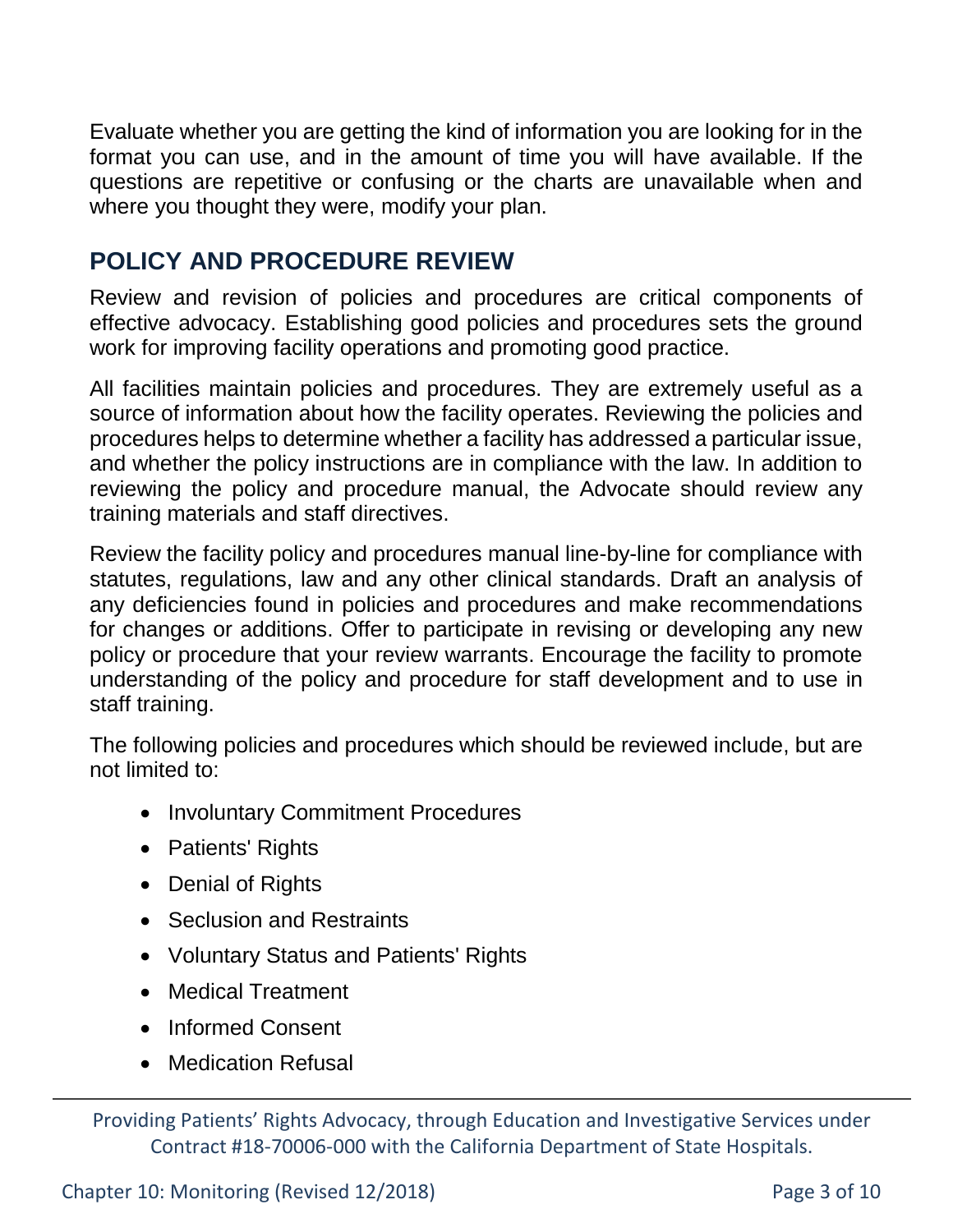- Patient Evaluation/Assessment
- Confidentiality
- Access to Records
- Theft and Loss of Property

One of the most important tasks a patients' rights advocate can undertake is to review facility policies. This proactive advocacy will enable the advocate to identify patients' rights problems before they occur, and often provides a comprehensive way to monitor patients' rights issues.

# **WHAT MAKES GOOD POLICY**

Before reviewing facility policies and procedures, advocates should have a good understanding of what makes a good policy. Good policy complies with the law, is self-contained, is written in plain English and is easy to understand, should address foreseeable scenarios, and should contain the following elements:

- The title/subject, effective date, authorizing signature for the policy
- A statement of the purpose
- A citation to the legal authority and/or standards
- A clear statement of the policy (rationale, guiding principle, expected outcome)
- The procedures for carrying out the policy (step-by-step process, what, who, when, where and how)
- Exceptions to the policy, if any, and alternative procedures to be followed.

# **FACILITY SITE REVIEW**

Observation of a facility during a site review may include a determination that:

- Patient's records are reviewed and comply with patients' rights laws and regulations
- Patients' rights posters are current, in threshold language(s), and visible
- Patients' rights handbooks are available
- Telephones are available and are in working condition

Providing Patients' Rights Advocacy, through Education and Investigative Services under Contract #18-70006-000 with the California Department of State Hospitals.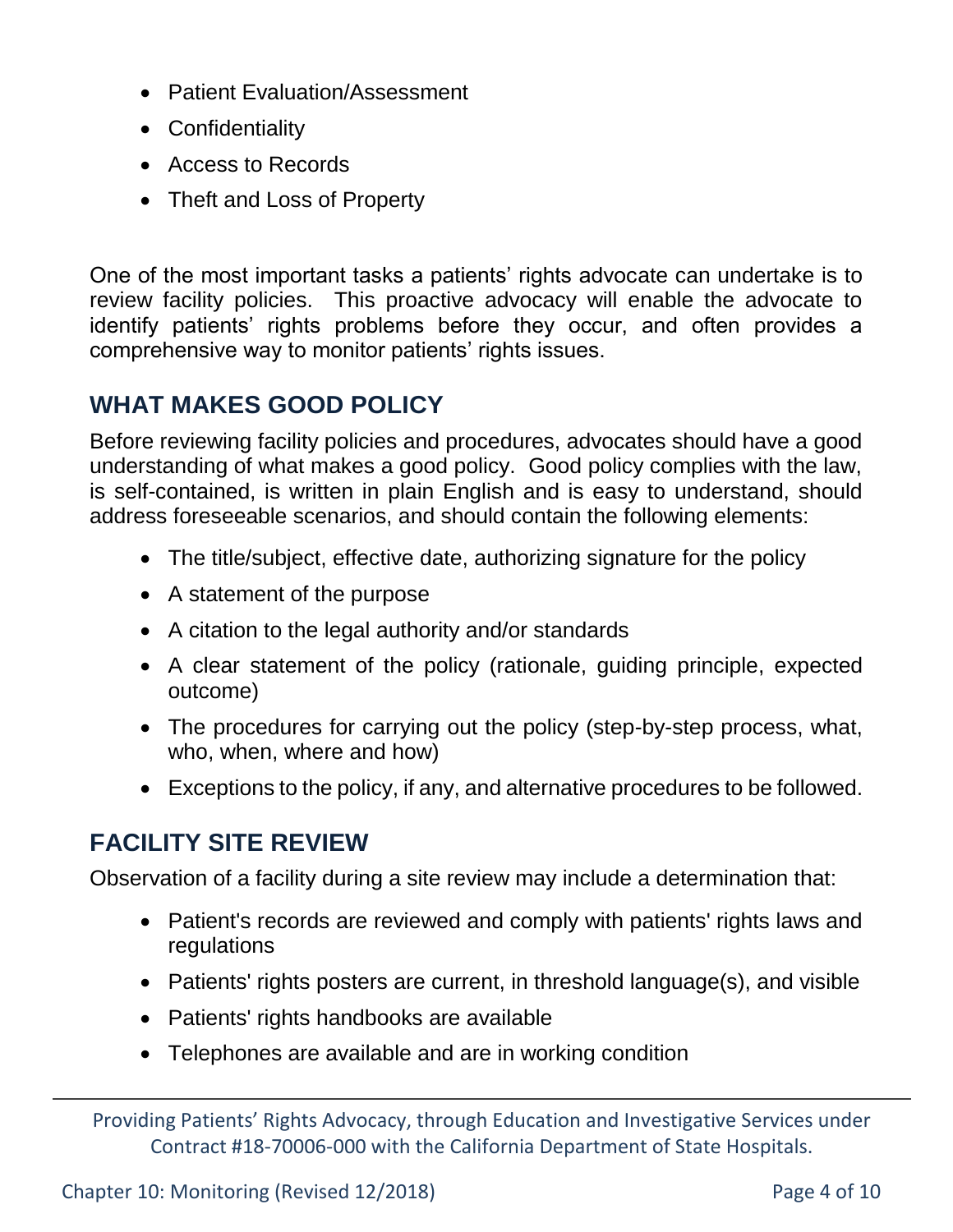- Visiting hours are posted and observed
- Patients are allowed to wear their own clothing
- Patients have access to their individual storage space
- Patients have access to their personal possessions and a reasonable sum of money
- Property entrusted to facility's care is properly safeguarded
- Patients have access to outdoors
- Patients have privacy
- Patients are treated with dignity and respect
- Patients are provided information about their medication, rights and legal status
- Patients have activities to participate in
- Patients are receiving prompt medical care and treatment
- Facility is clean and free of hazards
- Facility is comfortable, to the extent possible

### **RECORDS REVIEW**

Although the mere fact activities have been documented does not ensure they have been effectively accomplished, the written record is an important indicator of whether the facility recognizes its obligations and has made attempts to comply. In reviewing records, the advocate is looking for two things: what the records say, and what the records fail to say that they are supposed to say.

Record reviews are an excellent opportunity to see how well a facility understands and follows required procedures. They can be conducted as part of a special visit to the facility, monitored as part of the advocate's preparation for the certification review or capacity hearing, or other advocacy functions.

# **INTERVIEW**

There are occasions when interviews will be the best or the only way in which to get information. One example of this strategy is a patient interview or a survey. This can be a useful device for ascertaining the subjective experience of the patient. A great deal of what goes on in a psychiatric facility is known only to the

Providing Patients' Rights Advocacy, through Education and Investigative Services under Contract #18-70006-000 with the California Department of State Hospitals.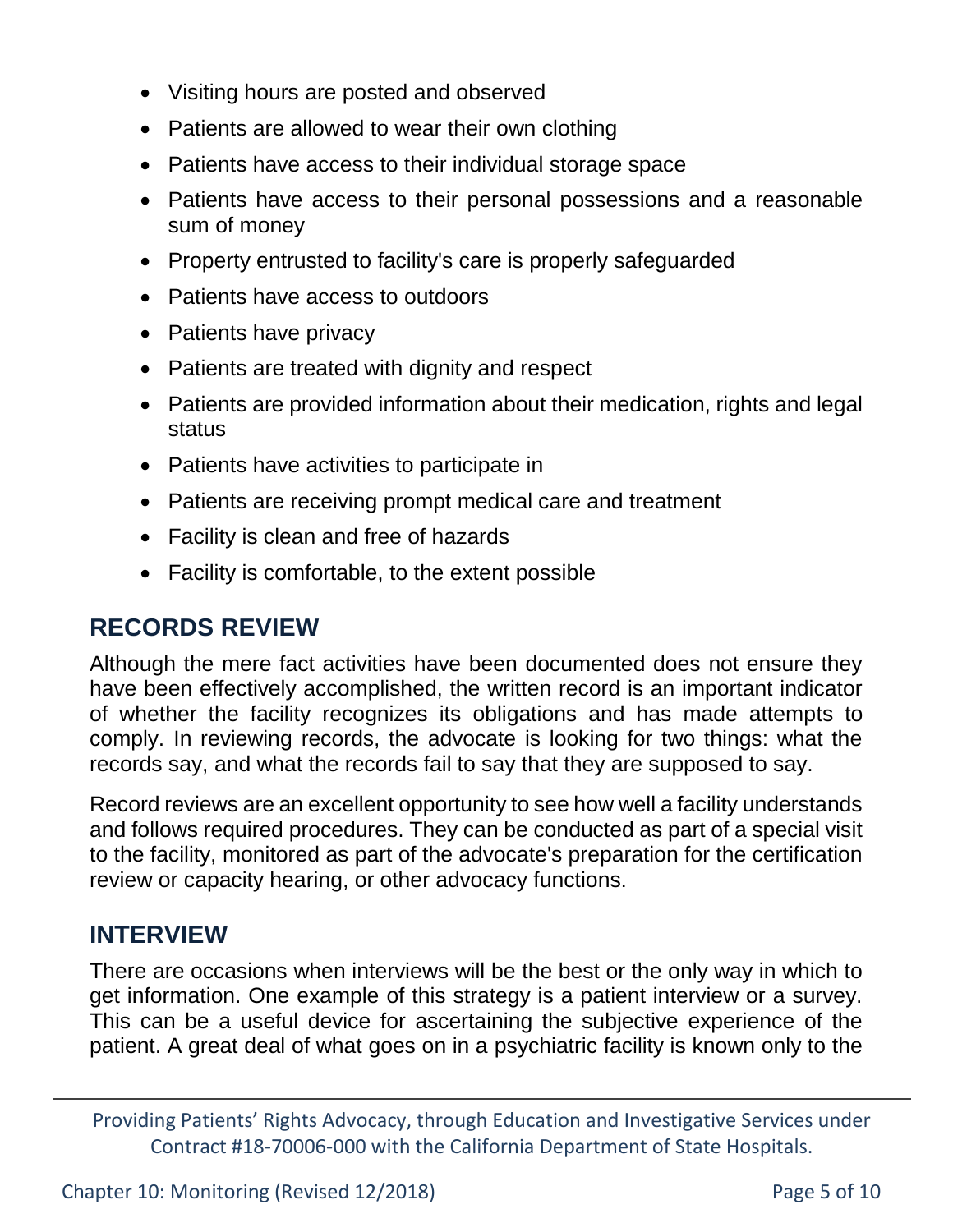patients. While many mental health clinicians may be skeptical of the individual patient's opinion, they are less inclined to argue with the collective assessment. Ask patients:

- Whether they have received handbooks or were given information about their medications;
- Whether they were given an opportunity to be on voluntary status, give or withhold informed consent, or participate in treatment planning;
- How long their individual therapy sessions lasted;
- Whether their conservators have visited them;
- What is their general satisfaction with the safety, sanitation, comfort and therapeutic quality of the facility;
- If they were restrained and/or secluded, what was their experience;
- What their suggestions are for improving the facility and treatment program.

# **OTHER EVIDENCE GATHERING**

It is sometimes possible and very effective to collect photographs as part of the monitoring exercise. Photos labeled as to date and place give a graphic demonstration of physical plant problems, especially when produced in a series or over time. Physical evidence and demonstration are other types of evidence available to the advocate. Showing an administrator ten broken beds or a telephone that is out of service are better than simply telling him or her.

Many agencies conduct investigations and collect information about psychiatric facilities, including the facilities themselves. Find out about internal quality assurance methods, audits and medical reviews conducted by the facility or its parent organization. Ask to see the most recent reports or findings. In County bureaucracies, these functions are often conducted by different departments that are less invested in and protective of the information. Get it and review it.

Always ask the facility for the latest report of the state Department of Health, Licensing and Certification Division (or the county Health Department or Department of Social Services, if appropriate). Many police, sheriff departments, and district attorney's offices may have information about psychiatric facilities and the deficiencies revealed.

Providing Patients' Rights Advocacy, through Education and Investigative Services under Contract #18-70006-000 with the California Department of State Hospitals.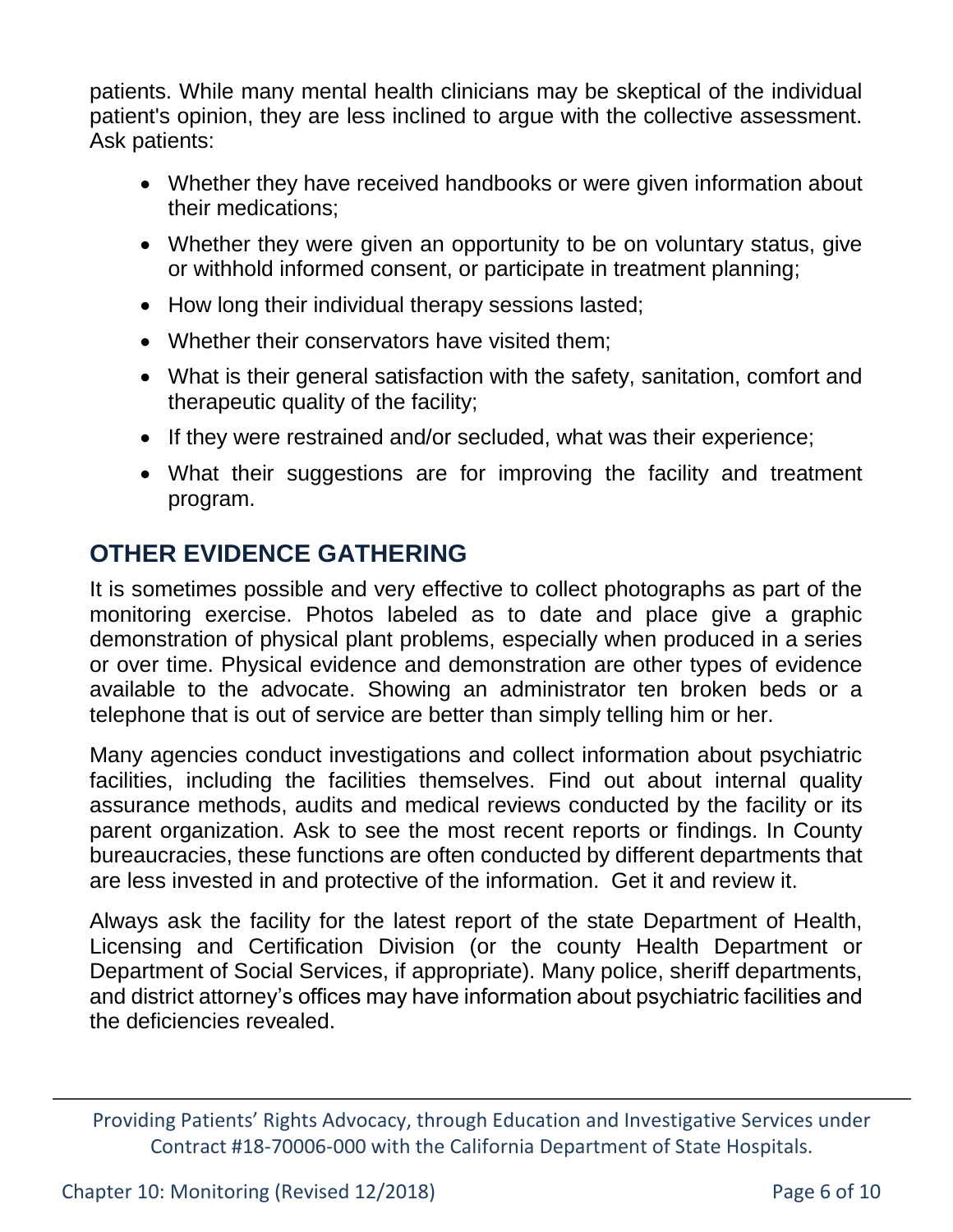# **REPORT OF FINDINGS**

After all of the information is collected it must be organized and analyzed. This process will be the basis for developing your report. Monitoring reports are not necessarily long; some of the best reports are short and concise. A report should be just that; a report of your findings, your conclusions and your recommendations.

A report should include, at least, the following:

- An introduction identify any issue being addressed and the reason the project was undertaken;
- An explanation of the methodology including a description of the protocol and a copy of the forms used;
- A statement of findings including description and graphics, if necessary, and any notable examples;
- An analysis of the findings what they suggest and why;
- A statement of relevant law including cites;
- A list of recommendations;
- A summary and conclusion.

A good report will emphasize serious problems, and give credit when and where it is due. Don't overlook the good performance of an employee. Mention it in the report and point it out as an example of good work or a "best practice". If possible, show how your suggestions can positively address any identified issues. Communicate your findings in writing and ask for a response.

# **EXHIBIT A**

#### **SAMPLE MONITORING PROTOCOL**

- 1) Notify the Mental Health Director and/or his/her designee of the need for a monitoring at a designated facility. Notification shall include the following:
	- Purpose of monitoring
	- Date monitoring will begin
	- Projected date for completion of final report.

Providing Patients' Rights Advocacy, through Education and Investigative Services under Contract #18-70006-000 with the California Department of State Hospitals.

Chapter 10: Monitoring (Revised 12/2018) Page 7 of 10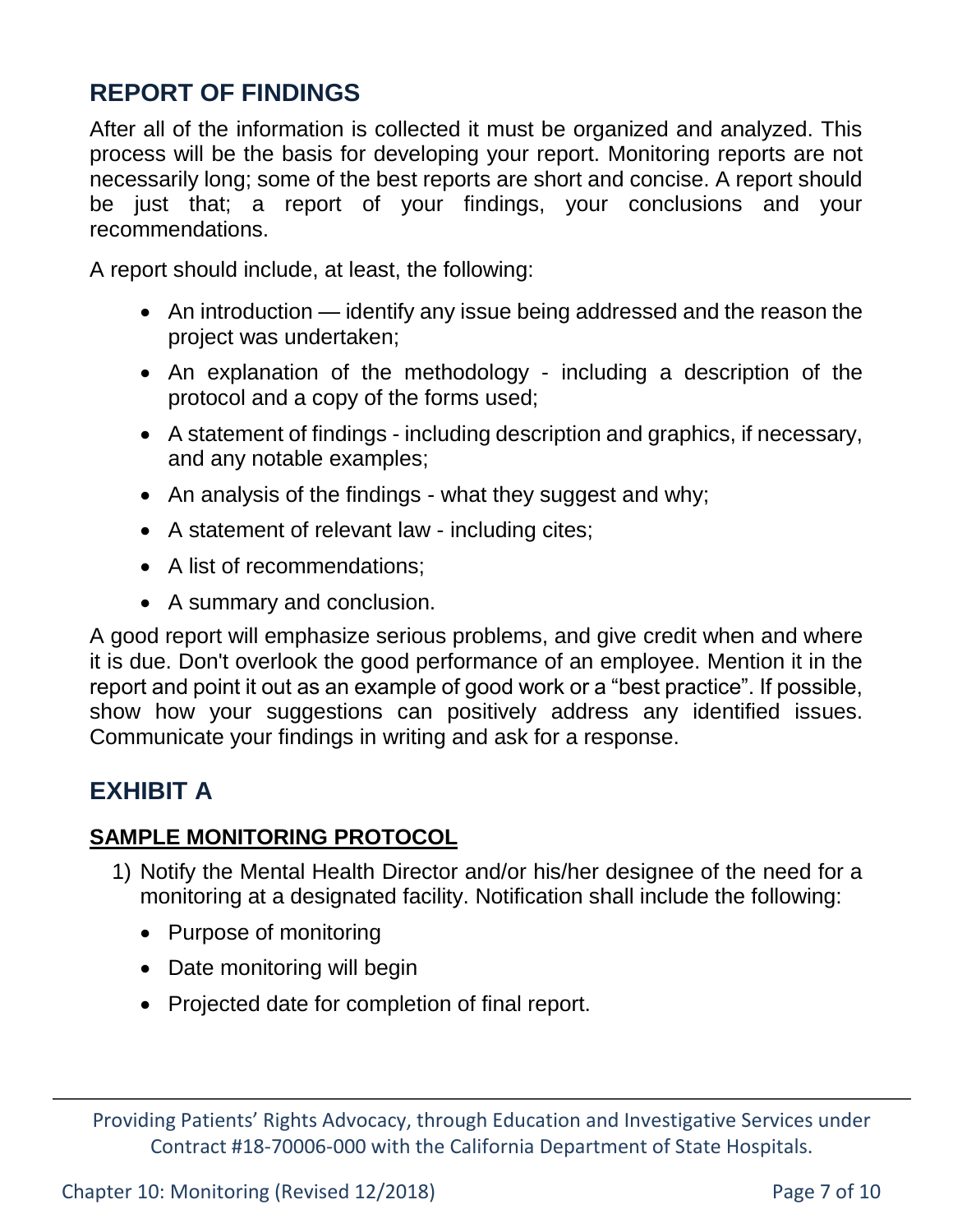- 2) Upon approval from the Mental Health Director, notify facility in writing of the following:
	- Purpose of monitoring
	- Legal basis for monitoring
	- Date monitoring will begin
	- Projected date for completion of final report.
- 3) If the person responsible for the monitoring finds serious patients' rights violations prior to the conclusion of the monitoring process, those will be reported to the facility and the Mental Health director and/or his/her designee at the time they are found.
- 4) A copy of the draft monitoring reports shall be provided to the facility director for review prior to being presented to the hospital. If the report contains serious patients' rights violations, the Mental Health Director's designee will participate in meetings held between the facility and advocacy staff. A copy of the final report shall be provided to the mental health director with the hospital's corrective plan
- 5) The monitoring shall be conducted utilizing a team comprised of a representative of the Patients' Rights Office, the Mental Health Administration, and the facility that is being monitored. (this can include PR office only)
- 6) A monitoring tool shall be developed by the Patients' Rights Advocate in accordance with guidelines established by the California Office of Patients' Rights.
- 7) Any patients' rights violations shall be corrected within 60 days of the final monitoring report. Patients' rights violations of a life-threatening nature shall be corrected immediately.

#### **EXHIBIT B**

#### **HOW AND WHAT TO MONITOR**

#### **1) Records**

Although the mere fact activities have been documented does not ensure they have been effectively accomplished, the written record is an important indicator of whether the facility recognizes its obligations and has made attempts to comply.

Providing Patients' Rights Advocacy, through Education and Investigative Services under Contract #18-70006-000 with the California Department of State Hospitals.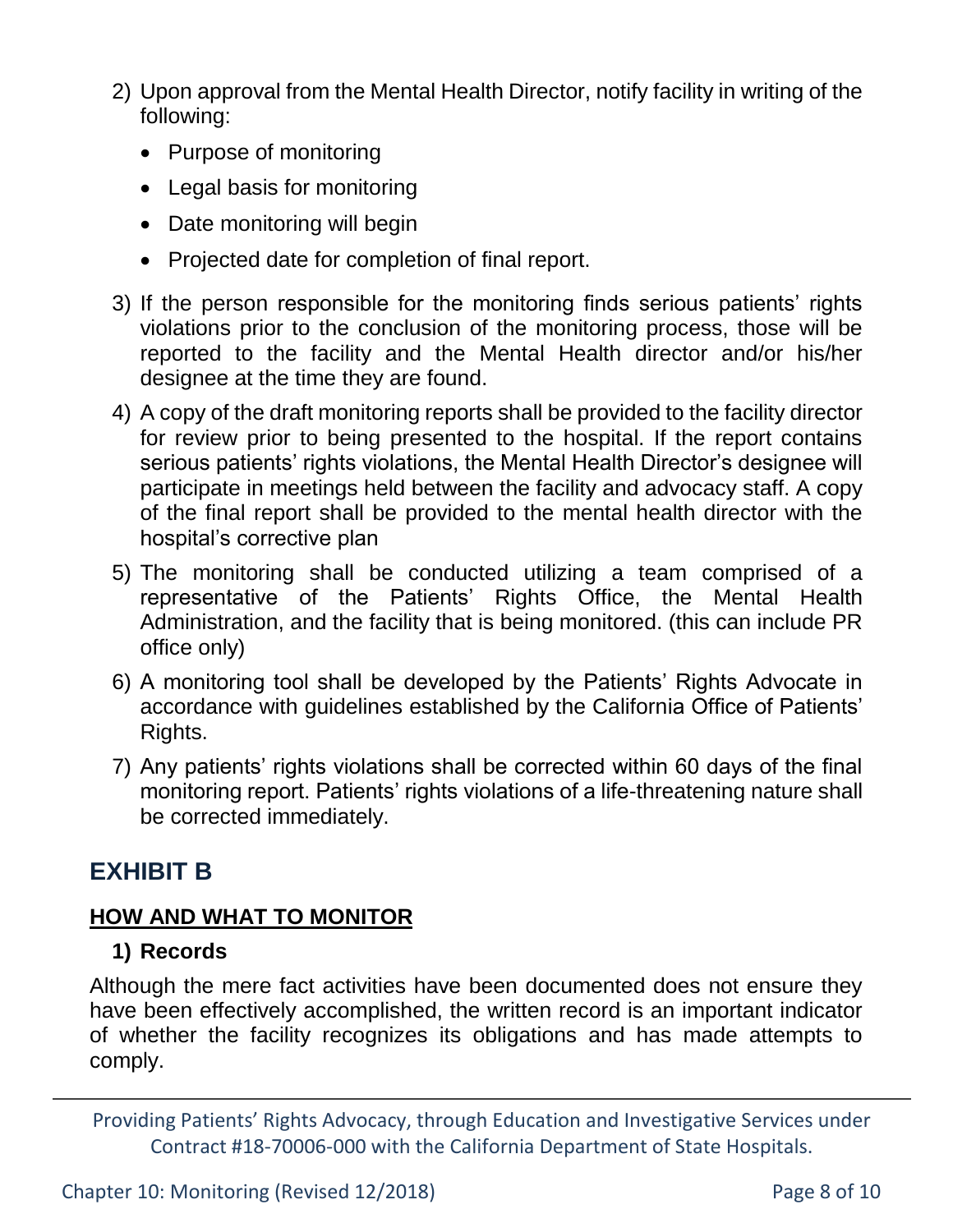In reviewing records, the advocate is looking for two things;

- What the records say and
- What the records fail to say that they are supposed to say.

The advocate is interested both in the form of the record (i.e., whether information is provided and is accurate and accessible) as well as the substance of the record (i.e., whether the information provided shows that the facility has performed up to the standards it is required to by law). A good general principle is that records speak for themselves. Advocates should presume a particular word means what is says; when a record is silent as to a particular event, that event has not occurred. The burden is on the facility to explain a different meaning or an event has occurred and why it was not documented.

The most important principle in chart reviews is to remain alert and flexible, followup on unusual comments or notations. Read progress notes of all involved staff carefully.

Record reviews are an excellent opportunity to see how well a facility understands and follows required procedures. They can be conducted as part of a special visit to the facility, monitored as part of the advocate's preparation for the certification review or capacity hearing, or other advocacy functions.

#### **2) Policy and Procedure Review**

Review of policies and procedures for a general facility review should include (but are not limited to) an analysis of the following provisions:

- California Welfare and Institutions Code (WIC) Section 5325-5325.1 rights are addressed within the policies;
- Rights are denied only for "good cause" as defined in California Code of Regulations (CCR) Title 9, Section 865.2 (check examples, if any) and only when less restrictive alternatives are not available;
- Rights denied are related to the specific behavior complained of and are to be restored when "good cause" no longer exists;
- Rights are not denied on a programmatic basis, as a condition of admission, as a punishment, as part of a treatment program, or treated as a privilege to be earned;

Providing Patients' Rights Advocacy, through Education and Investigative Services under Contract #18-70006-000 with the California Department of State Hospitals.